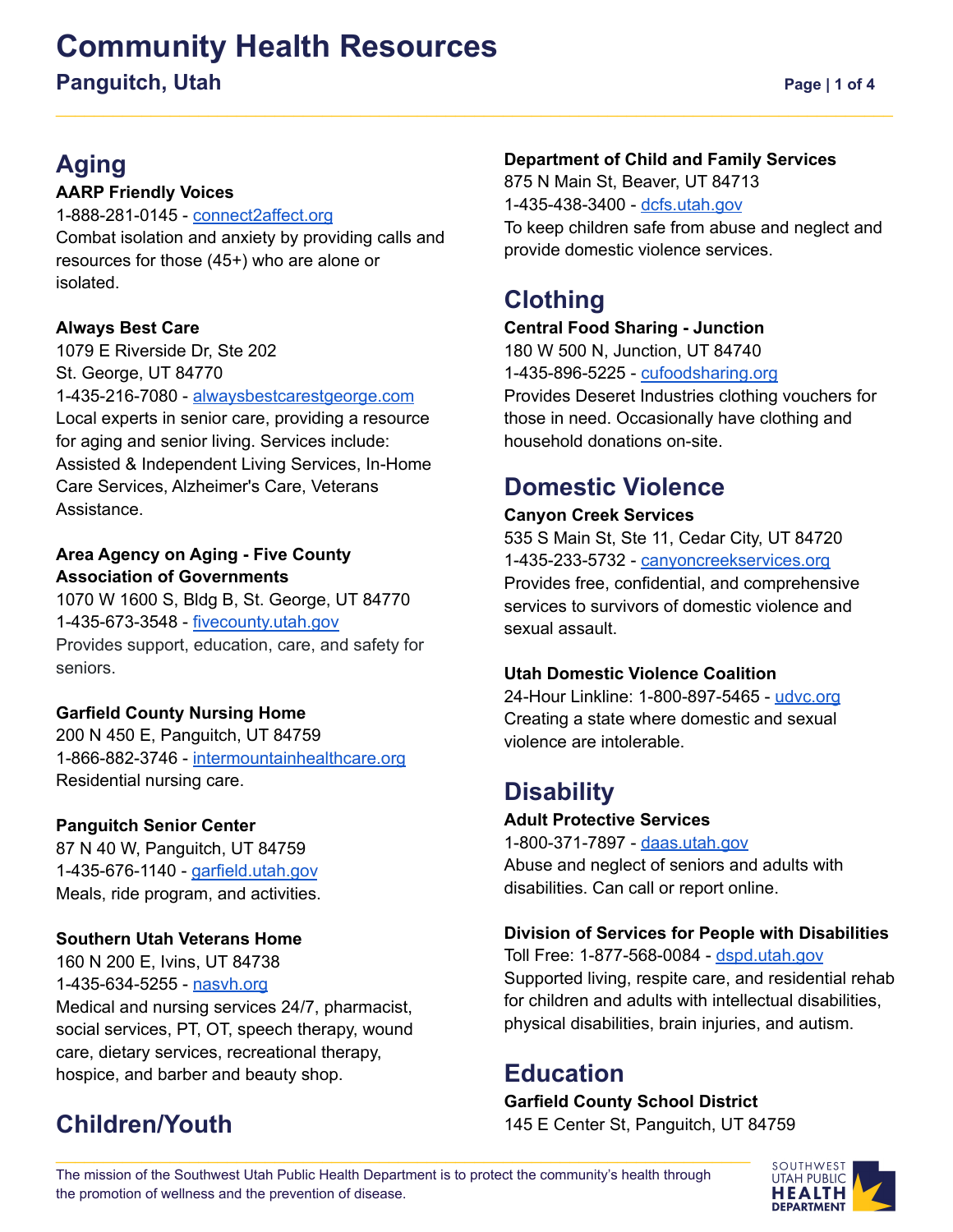# **Community Health Resources Panguitch, Utah Page | 2 of 4**

### 1-435-676-8821 - [garfk12.org](https://www.garfk12.org/)

Programs include: Adult Basic Education, English as a Second Language, GED/High School Equivalency Test Instruction, Special Preschools

### **Utah State University Extension**

55 S Main St, PO Box 77, Panguitch, UT 84759 1-435-676-1113 - [extension.usu.edu/garfield](https://extension.usu.edu/garfield)

Activities for kids, including an after school program. Courses for adults, including financial courses and other life skill classes.

### **Waterford Upstart**

#### 1-877-299-7997 - [waterford.org](https://www.waterford.org/)

Provides four-year-old children access to the highest form of academic support in their early education at no cost to participants: personalized family education and coaching, a new computer and Internet if needed, and adaptive educational software.

# **Emergency Housing**

### **American Red Cross**

1-800-733-2767 - [redcross.org](https://www.redcross.org/local/utah/about-us.html) Provides shelter and supplies in the case of a fire or other emergency. \*military and family only

#### **Five Counties CAP**

**Employment**

1664 S Dixie Dr, #L104, St. George, UT 84770 1-435-652-9643 - [fivecountycap.org](https://fivecountycap.org/cap-programs/rapid-rehousing/) Assists in moving from shelter into housing. May be able to provide a hotel voucher.

### **Garfield County Care and Share**

87 N 50 W, Panguitch, UT 84759 1-435-676-2509 - [foodpantries.org](https://www.foodpantries.org/) Provides temporary shelter for those who are homeless. Case management, showers, and laundry facilities. Sack lunch may also be available.

#### **AARP**

1-855-850-2525 - [aarp.org](https://www.aarp.org/aarp-foundation/our-work/income/) Work Resources Hotline for all ages.

#### **Department of Workforce Services**

666 N Main St, Panguitch, UT 84759 1-866-435-7414 - [jobs.utah.gov](https://jobs.utah.gov/) Job assistance, veteran employment programs, work clothing, work-related fee payment assistance, and work tools/equipment.

## **Food**

### **Panguitch Food Pantry**

87 N 50 W, Panguitch, UT 84759 1-435-676-2509 - [homelessshelterdirectory.org](https://www.homelessshelterdirectory.org/foodbank/ut_panguitch-care-and-share) Provides food items to individuals and families in need.

# **Holiday Needs**

**Toys for Tots** [panguitch-ut.toysfortots.org](https://panguitch-ut.toysfortots.org/local-coordinator-sites/lco-sites/default.aspx?nPageID=100&nPreviewInd=200&nRedirectInd=3) Phone: 1-435-313-6540 Email: [panguitch.ut@toysfortots.org](mailto:panguitch.ut@toysfortots.org) To help less fortunate children throughout the United States experience the joy of Christmas.

### **Utah Police Civilian Association**

5151 S 900 E, #231, Salt Lake City, UT 84117 1-801-990-6213 - [utahpolicecivilianassociation.org](https://utahpolicecivilianassociation.org/) Shop With a Cop - during the end-of-the-year holiday season kids are invited to shop to purchase gifts for members of their immediate family.

## **Housing**

### **Five Counties CAP**

1664 S Dixie Dr, #L104, St. George, UT 84770 1-435-674-5757 - [fivecountycap.org](https://fivecountycap.org/cap-programs/rapid-rehousing/) Assists in moving from shelter into housing, transitioning from homelessness to good tenant.

#### **Utah Rent Relief**

1-435-674-5757 - [rentrelief.utah.gov](https://rentrelief.utah.gov/)

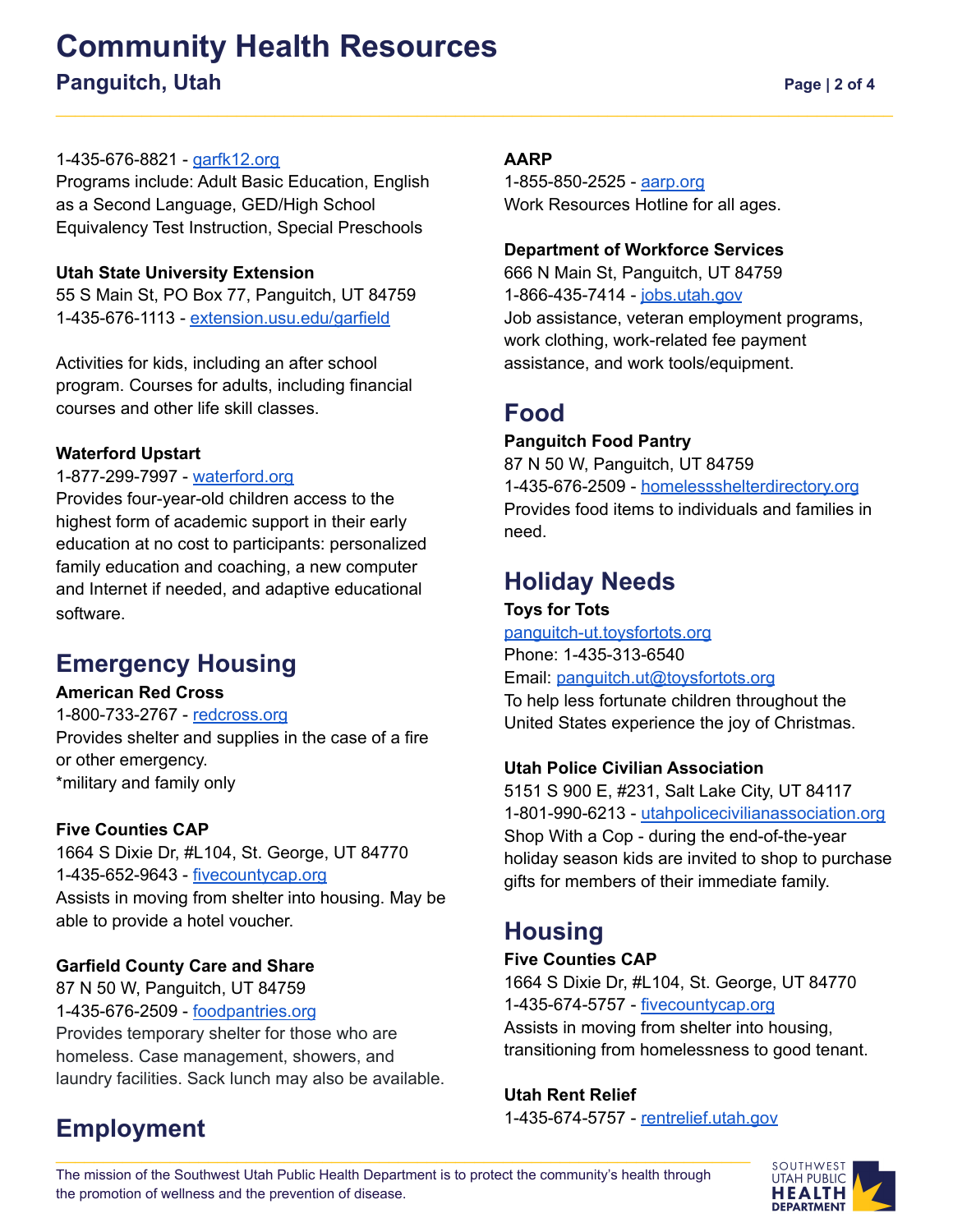# **Community Health Resources Panguitch, Utah Page | 3 of 4**

Can help renters who are unable to pay their rent and utilities due to circumstances related to COVID-19.

# **Medical/Dental**

### **Garfield Health Department**

601 E Center St, Panguitch, UT 84759 1-435-676-8800 - [swuhealth.org/png](https://swuhealth.org/png/) Tuesday: 9:00 a.m. - 4:30 p.m. Thursday: 9:00 a.m. - 4:30 p.m. (Closed for lunch from 12:00 - 1:00 p.m.) Vaccinations and immunizations, WIC, diabetes prevention, environmental health, emergency preparedness, health promotions, communicable diseases, vital records, and clinical services.

### **Garfield Memorial Hospital**

200 N 400 E, Panguitch, UT 84759 1-435-676-8811 - [intermountainhealthcare.org](https://intermountainhealthcare.org/locations/garfield-memorial-hospital/) Emergency care, imaging services, labor & delivery, hospice and palliative care, skilled nursing.

### **Kazam Memorial Clinic**

570 Mouqui Lane, Escalante, UT 84726 435-324-4347 - [waynechc.org](https://waynechc.org/locations/escalante/) Medical clinic, dental clinic, and pharmacy.

## **Hughes & Associates**

2069 N Main St, Ste 200, Cedar City, UT 84721 1-435-867-1111 (ask for David Harris) [hughestax.com](http://www.hughestax.com/)

Provides education and assistance with navigating the Healthcare Marketplace to gain insurance.

## **Panguitch Dental**

75 N 200 E, Panguitch, UT 84759 1-435-676-2443 - [waynechc.org](https://waynechc.org/locations/panguitch/) Provides comprehensive dental care to residents of Garfield and surrounding counties.

# **Mental Health**

**NAMI - National Alliance on Mental Illness** 24/7 crisis support: text NAMI to 741-741

HelpLine: 1-800-950-6264 or [info@nami.org](mailto:info@nami.org) Monday - Friday: 10:00 a.m. - 10:00 p.m. (ET) [nami.org](https://www.nami.org/Home)

Free service providing information, resource referrals, and support to people living with a mental health condition, their family members, and caregivers.

### **Southwest Behavioral Health Center - Garfield**

601 E Center St, Panguitch, UT 84759 1-435-676-8176 - [sbhc.us](http://www.sbhc.us/) Assists clients and families in preventing and recovering from mental illness and addiction.

### **The Trevor Project**

1-866-488-7386 - [thetrevorproject.org](https://www.thetrevorproject.org/) Text START to 678-678 24/7 chat online, over text, or on the phone. Suicide prevention, crisis intervention, and support for LGBTQIA people under the age of 25.

# **Utilities**

### **Comcast Internet**

### [internetessentials.com](https://www.internetessentials.com/)

Offers high-speed internet for low-income families in Utah.

### **Emergency Broadband Benefit**

### [getemergencybroadband.org](https://getemergencybroadband.org/)

Discounted internet (if client qualifies) offered through AT&T, CenturyLink, Verizon, SC Broadband, etc.

### **Five County Association of Governments**

1070 W 1600 S, Bldg B, St. George, UT 84770 1-435-673-3548 - [fivecounty.utah.gov](http://www.fivecounty.utah.gov/) Provides winter and summer home energy assistance for eligible low-income households throughout the state (between November to April).

# **H.E.A.T. Program Home Energy Assistance Target**

1-435-676-1411 - [fivecountyheat.org](https://fivecountyheat.org)